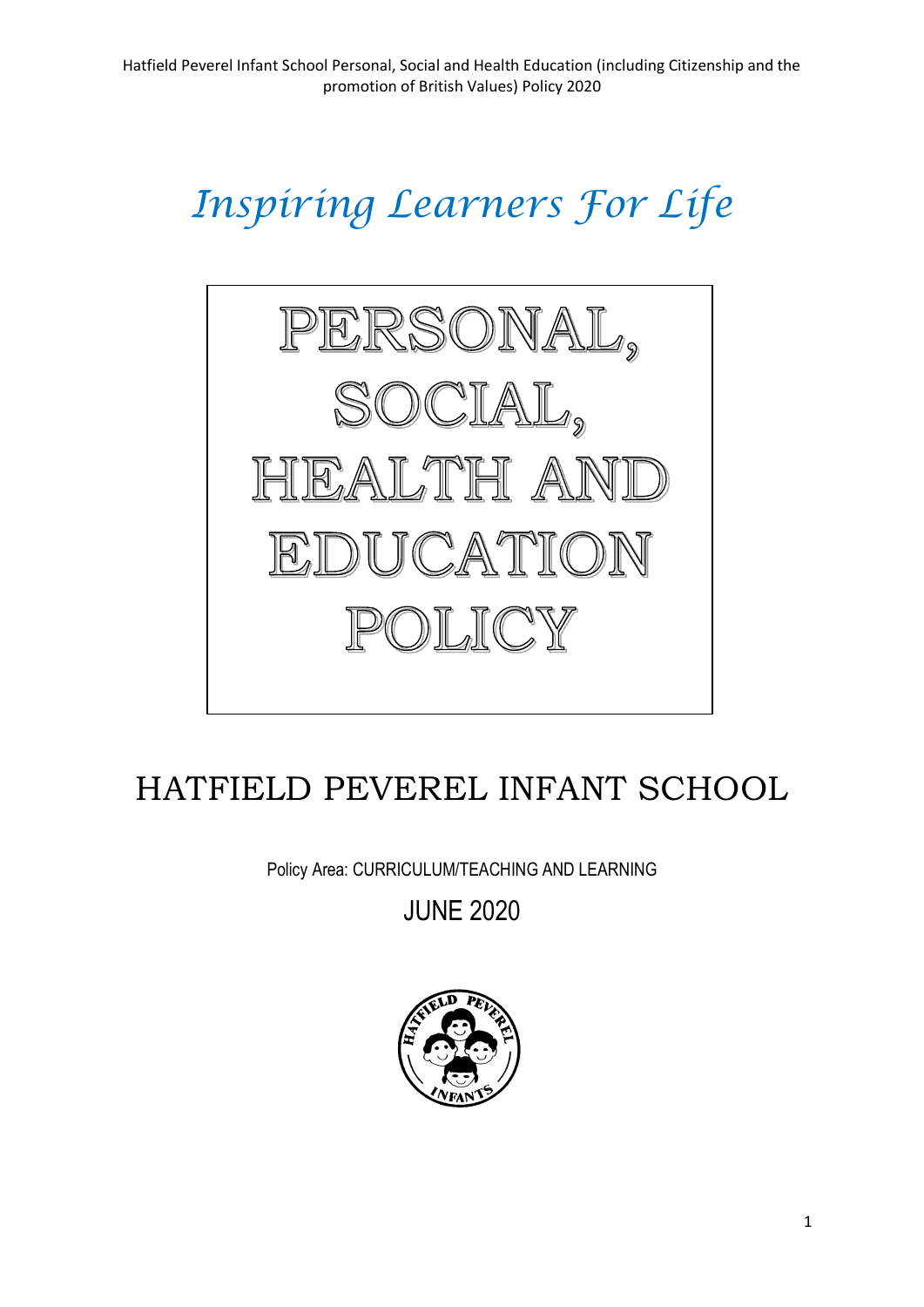### **Contents**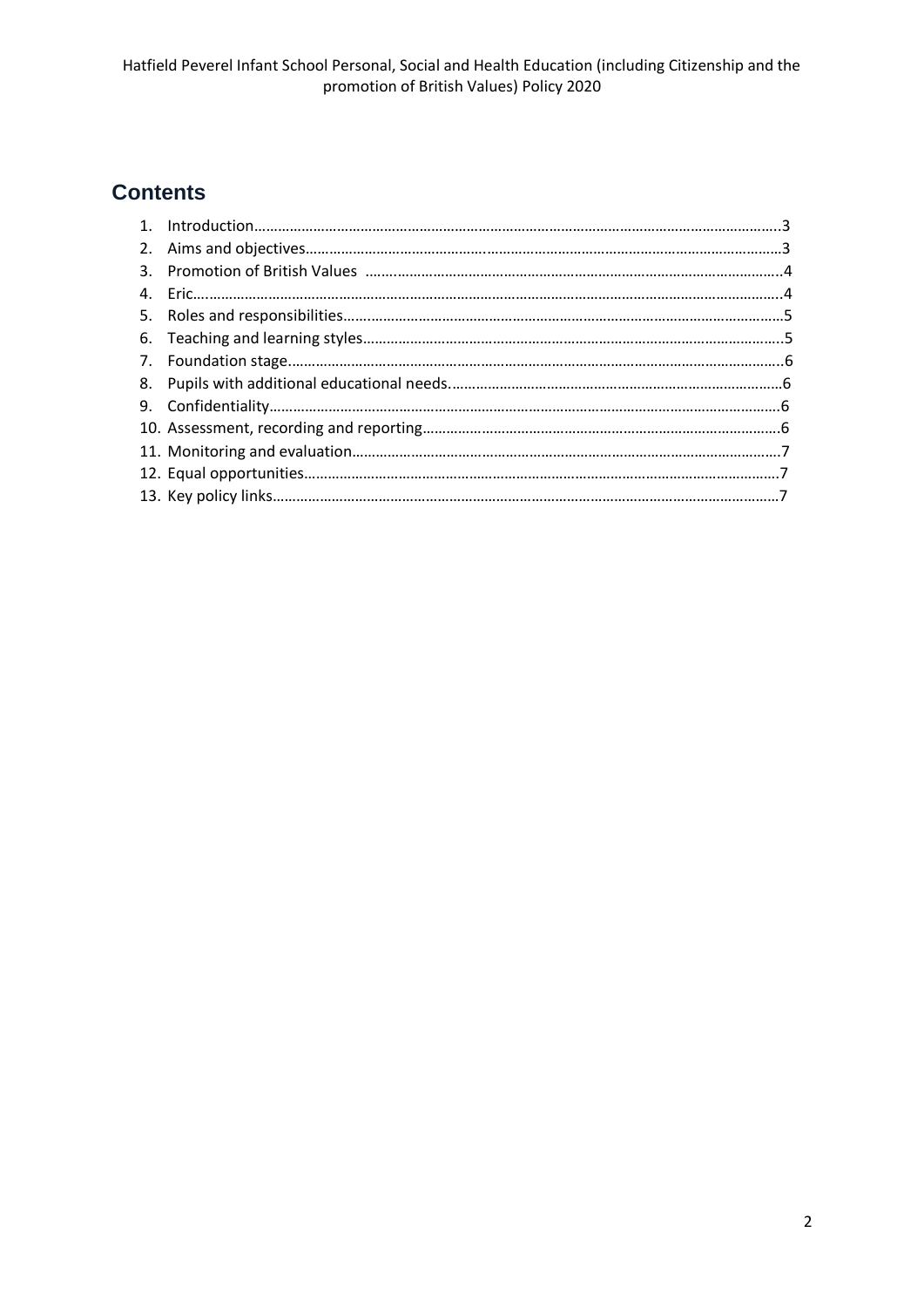*PSHE Intent statement: By nurturing and educating children we aim to help them develop the knowledge, understanding and skills needed to live happy, healthy and successful lives, now and in the future. We provide our children with opportunities for them to learn about rights and responsibilities, making SMART choices and becoming independent thinkers. Our children are encouraged to develop their understanding of feelings and self-worth.*

#### **Introduction**

PSHE is a non-statutory subject. However, there are aspects of it we are required to teach. We must teach relationships education under the Children and Social Work Act 2017, in line with the terms set out in statutory guidance. We must teach health education under the same statutory guidance. Please also refer to the RSE policy.

The Education Reform Act of 1988 requires all schools to provide a broad and balanced curriculum that:

- *Promotes the spiritual, moral, social and cultural development of pupils at the school and of society; and*
- *Prepares pupils for the opportunities, responsibilities and experiences of adult life.*

'Every Child Matters' requires the outcomes for our children to:

- *Be healthy*
- *Stay safe*
- *Enjoy and achieve*
- *Make a positive contribution*
- *Achieve economic wellbeing*

The National Curriculum has three statutory aims, for all children to become:

- *Successful learners*
- *Confident individuals*
- *Responsible citizens*

At Hatfield Peverel Infant school, we provide a comprehensive, developmental PSHE education programme, supported by a curriculum that provides opportunities for personal and social development, set within a 'healthy school' that models supportive behaviours and offers opportunities for pupils to practise personal and social skills and make real decisions about their lives.

This policy is in line with guidance from the DfES, the National Curriculum, PSHE association as well as the Healthy Schools Programme.

#### **Aims and objectives**

Personal, social and health education (PSHE) and citizenship at Hatfield Peverel Infant School enables pupils to become confident dealing with the difficult moral, social and health related issues that arise in their lives and in society. It also helps them to develop the knowledge, skills and understanding they need to live confident, healthy and successful lives as individuals. We encourage our pupils to play a positive role in contributing to the life of the school and wider community. We teach them how society is organised, and we give pupils opportunities to experience the process of democracy in school both in their classes and through school council. We teach them about rights and responsibilities in a climate of trust and mutual respect.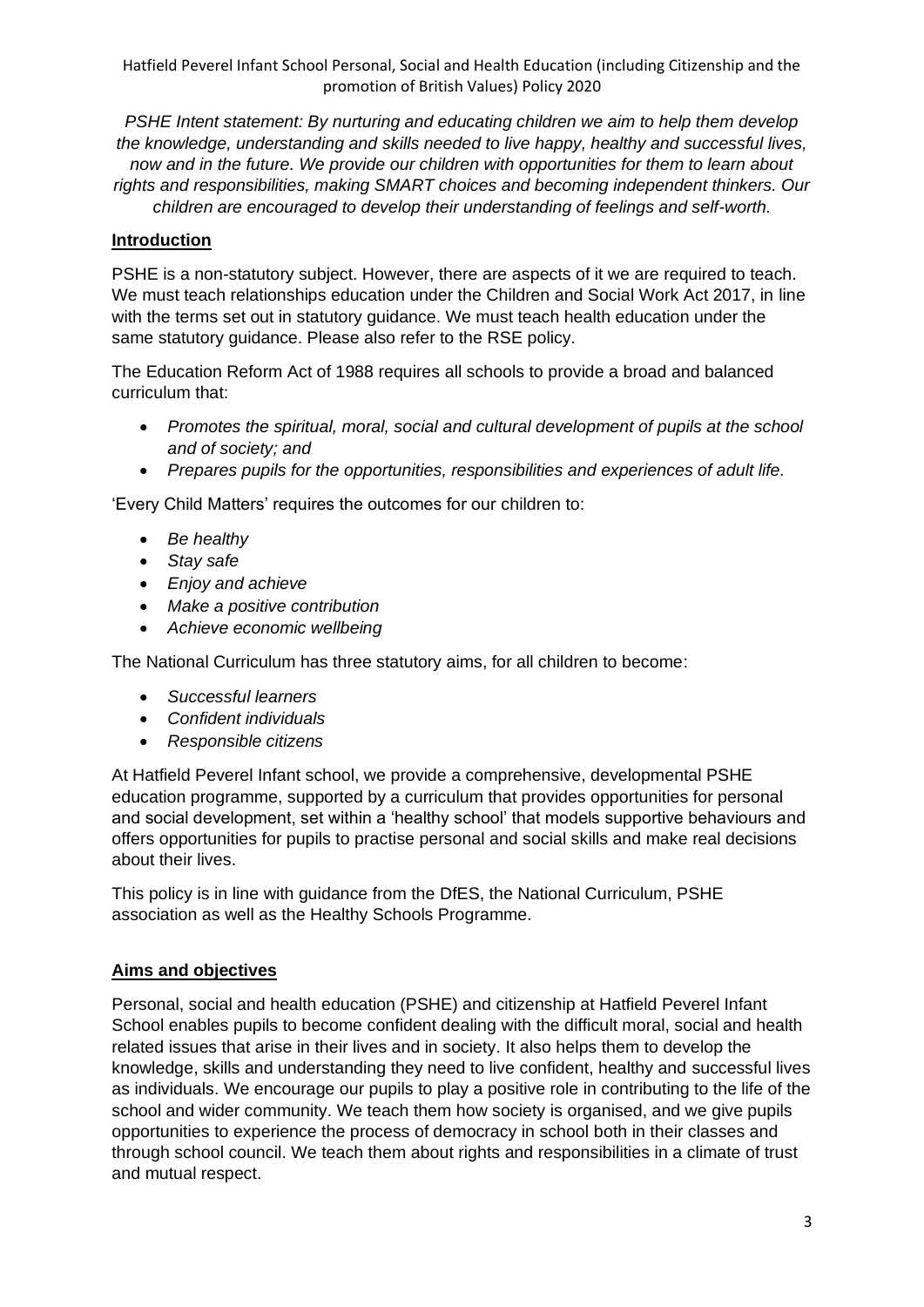Our aims are to enable the pupils to:

- *Know and understand what constitutes a healthy lifestyle*
- *Keep themselves and others safe*
- *Understand what makes for good relationships within school and the wider community*
- *Respect the differences between people*
- *Develop independence and responsibility*
- *Play an active role as members of a democratic society*
- *Develop self-confidence, self-esteem and make informed choices regarding personal and social issues*
- *Explore, express and manage their feelings and self-awareness*
- *Make the most of their abilities and those of others*
- *Behave in a socially and morally acceptable way*
- *Become involved in the life of the community*

#### **The promotion of British Values**

The Department of Education states that there is a need *"to create and enforce a clear and rigorous expectation on all schools to promote the fundamental British values of democracy, the rule of law, individual liberty and mutual respect and tolerance of those with different faiths and beliefs."*

The government sets out its definition of British Values in the guidance from DFE November 2014. At Hatfield Peverel Infant School these values are reinforced regularly and in the following ways:

**Democracy:** Pupils are always listened to by adults and are taught to listen carefully and with concern to each other, respecting the right of every individual so that they can have their own opinions and voices heard. Pupils have the opportunity to voice their opinions and ideas of others through School Council opportunities. Pupils are chosen for School Council based on pupil votes, reflecting our British electoral system and demonstrating democracy in action.

**The Rule of Law:** Our school has agreed 'school rules' which are displayed around our school and in classrooms. Pupils are encouraged at the start of each academic year to develop their own classroom rules which are relevant to them.

**Individual Liberty:** Pupils are actively encouraged to make choices, knowing that they are in a safe and supportive environment. Pupils are encouraged to know, understand and exercise their rights and personal freedoms through e-safety and PSHE lessons.

**Mutual Respect:** Respect is one of our core values. Pupils know what is expected through ERIC (see below). We encourage pupils to show respect to everyone, both adults and other pupils.

#### **ERIC**

As part of the SEND innovation project, ERIC was developed. ERIC the elephant is our school mascot who helps pupils develop their learning skills across the curriculum. ERIC is embedded within the school both in and out of the classroom.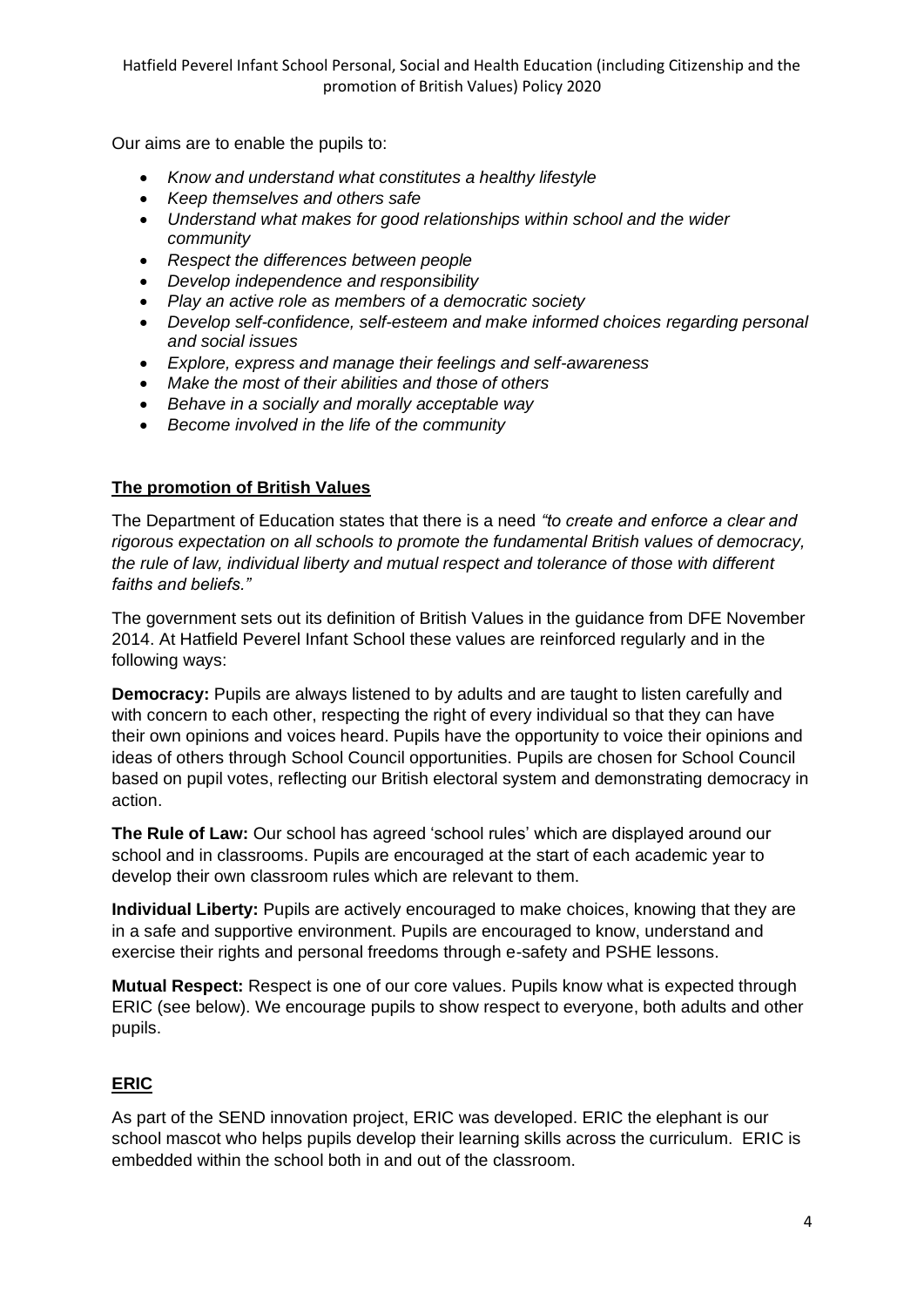His name stands for:

- **E**FFORT (don't give up, do your best and try hard, take part, improve your skills)
- **R**ESPECT (say please and thank you, be a nice person, use good manners, do what the grown-ups ask you)
- **I**NDEPENDENCE (look after your own things, think first, try on your own, find your own equipment)
- **C**OMMUNICATION (look who is talking, wait your turn, listen carefully, talk to each other)

#### **Roles and responsibilities**

At Hatfield Peverel Infant school the PSHE programme in school is led by the PSHE lead. PSHE is taught regularly across the week by class teachers, Headteacher, Learning Support Assistants and visitors from outside agencies. The Headteacher/Deputy Headteacher is responsible for ensuring that PSHE is taught consistently across the school. It is also the Head teacher/Deputy Headteacher's responsibility to ensure that members of staff are given sufficient training and support, so that they can teach effectively and handle any difficult issues with sensitivity. This training may include staff meetings and visitors from outside agencies.

Staff are responsible for delivering PSHE in a sensitive way, modelling positive attitudes to PSHE, monitoring progress and responding to the needs of individual pupils.

#### **Teaching and learning styles**

As stated above, we are required to cover the content for relationships and sex education, and health education, as set out in the statutory guidance. Please refer to the Relationships and Sex Education Policy for more details about what we teach and how it is related to the teaching of PSHE in our school.

At Hatfield Peverel Infant school, our scheme of work for PSHE is based on guidance from the PSHE Association. It includes 3 core themes.

- *Health and wellbeing*
- *Relationships*
- *Living in the wider world (economic wellbeing and being a responsible citizen)*

Within these core themes a variety of topics are addressed including rules and responsibilities, me and my friends, how to be healthy and safe, being a good citizen and growing up and moving on. Teaching pupils how to deal with feelings and emotions is an ongoing topic across all year groups and this is written into our scheme of work.

We use a range of teaching and learning styles including discussions, investigations and problem-solving activities. PSHE lessons are taught both discretely and within other subjects including PE, drama activities and Science. PSHE is taught in a safe, non-judgemental environment where adults and pupils are confident that they will be respected. Specific ground rules are established at the beginning of PSHE lessons.

The delivery of PSHE lessons is flexible. It can be taught as a separate lesson or within another subject or topic. Where relevant, PSHE can be taught according to pupil's needs as and when they arise. For example, when a family member dies.

Pupils are given opportunities to take part in: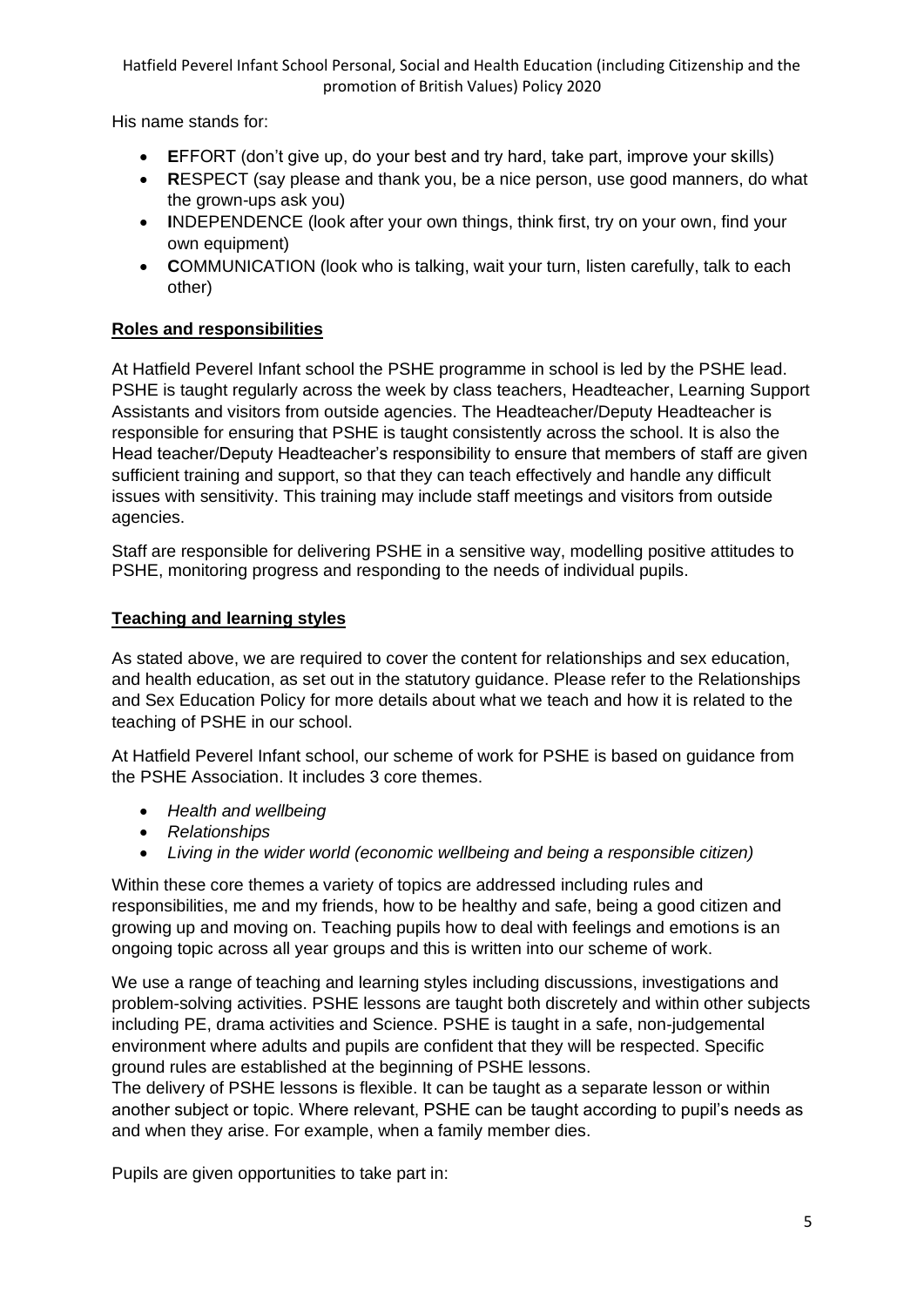- *SMART thinking sessions*
- *Regular circle times*
- *Zones of Regulation sessions*
- *Calm corners (which are available in each classroom)*
- *Sensory breaks*
- *Philosophy for Children (P4C) sessions*
- *Parachute games*
- *Children's Health Project sessions (based on healthy movement, healthy eating, healthy habits and healthy mindset)*
- *ERIC*
- *PSHE based assemblies and whole school events*

We encourage pupils to take part in practical activities that promote citizenship including fundraising for different charities and the planning of school events. The curriculum is flexible, and we organise classes so that pupils are able to engage in active discussion to resolve conflicts. We offer pupils the opportunity to hear visiting speakers in order to create a positive and supportive local community. For example, Samaritans purse, Farleigh Hospice, OAP local group.

#### **Foundation stage**

At Hatfield Peverel Infant school PSHE objectives are set out in the Early Learning Goals of the areas of learning of the foundation stage curriculum. PSHE and citizenship mainly comes into two areas of the areas of learning – Personal, social and emotional development and Knowledge and understanding of the world. The school scheme of work is also followed which shows progression throughout the school. There is a separate scheme of work for Foundation Stage.

#### **Pupils with additional educational needs**

As far as is appropriate, pupils with special educational needs follow the same PSHE programme as all other pupils. Consideration is given with regards to the level of differentiation needed and where necessary, the content will be adapted. Learning Support Assistants work with individual pupils where required, sometimes on a one-to-one basis.

#### **Confidentiality**

Due to the nature of the topics covered in the PSHE programme, all teachers are made aware of the school's guidelines on confidentiality and disclosure.

#### **Assessment, recording and reporting**

The assessment of pupils' personal, social and emotional development is important as it provides information which indicates pupils' progress and achievement and informs the development of lessons. The process of assessment gives way to pupils' being able to reflect on their own learning and personal experiences and will therefore allow them to be more self-aware and develop their self-esteem.